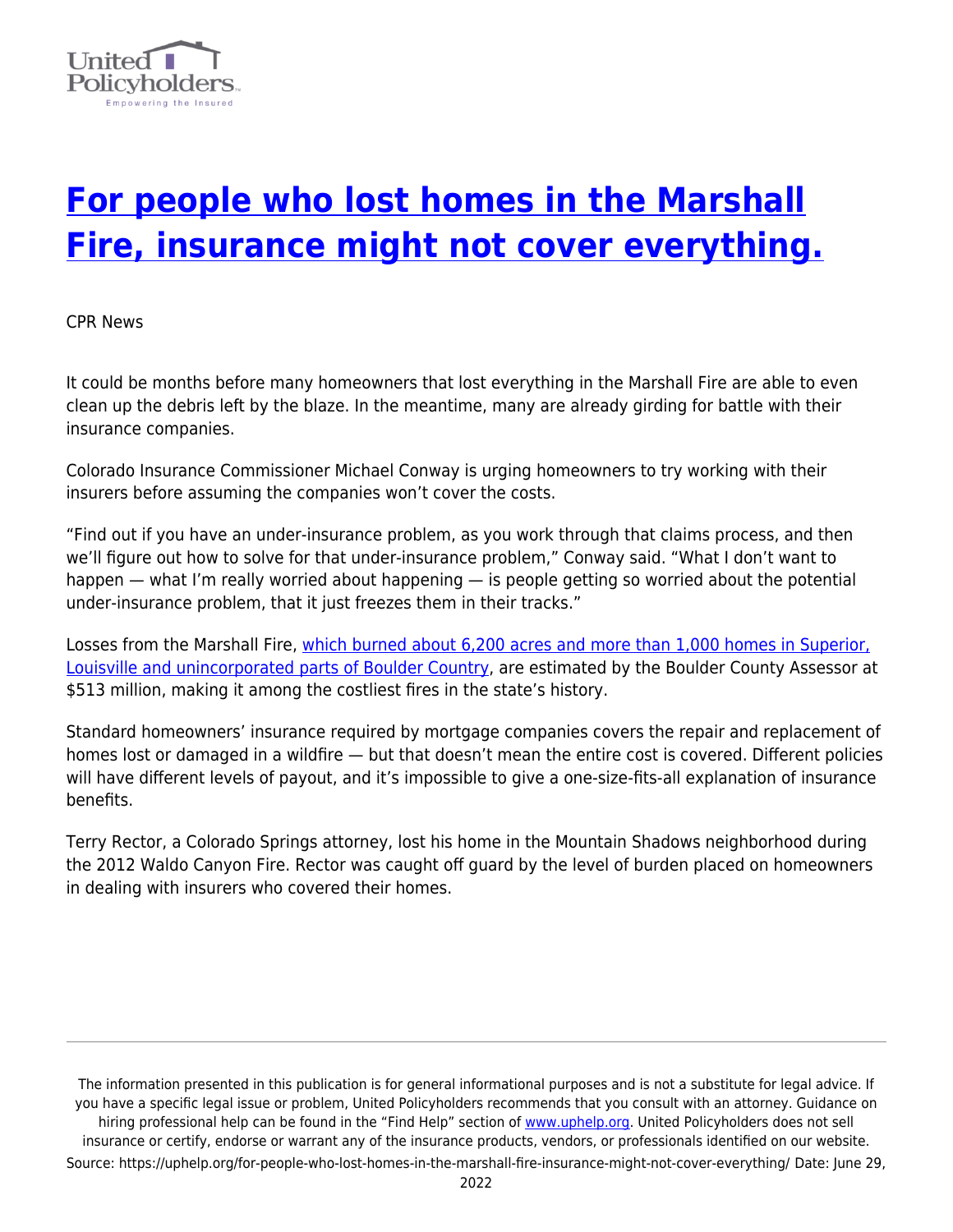

"As a homeowner, you have to prove your loss. You have to establish the values. You have to do almost everything," said Rector, who said his home ended up being underinsured by about \$60,000.

Rector said he never actually met his insurance adjuster.

"It was just a voice on the phone," he said.

## **High costs, COVID supply-chain issues add to uncertainty**

There's little doubt that the current cost to build a home is relatively high due to snarls in the supply chain, a shortage of construction workers and the high price of building materials.

"The pandemic and all of the corresponding things that … have come along with the pandemic are exacerbating all sorts of different things in our lives. I do expect that we're going to have homeowners that have under-insurance problems. That would've been the case, whether we were in the middle of a pandemic or outside of the pandemic," Conway said.

Personal property such as furniture and clothing lost in a fire is typically covered, up to a certain amount. Again, the level of coverage varies widely depending on the policy. One thing that typically isn't covered is cash, according to Conway. If a vehicle has comprehensive coverage, auto insurance will replace it  $$ but not if it's only covered for collisions.

The most frequently asked question during a recent webinar with government officials was whether funds from the Federal Emergency Management Agency would cover insurance shortfalls. The answer is partially, according to Adam Heyns, a FEMA emergency management specialist. FEMA will step in to pay for repair and rebuilding costs insurance companies have refused to cover, but the aid has a cap, he said. The current limit is \$37,900, according to Heyns.

People often end up turning to low-interest disaster loans from the Small Business Administration to make up the difference, Heyns said. So far, the SBA has approved more than \$12.7 million in direct loans to homeowners and renters affected by the Marshall Fire.

"That becomes a lot of people's most common form of disaster recovery," he said.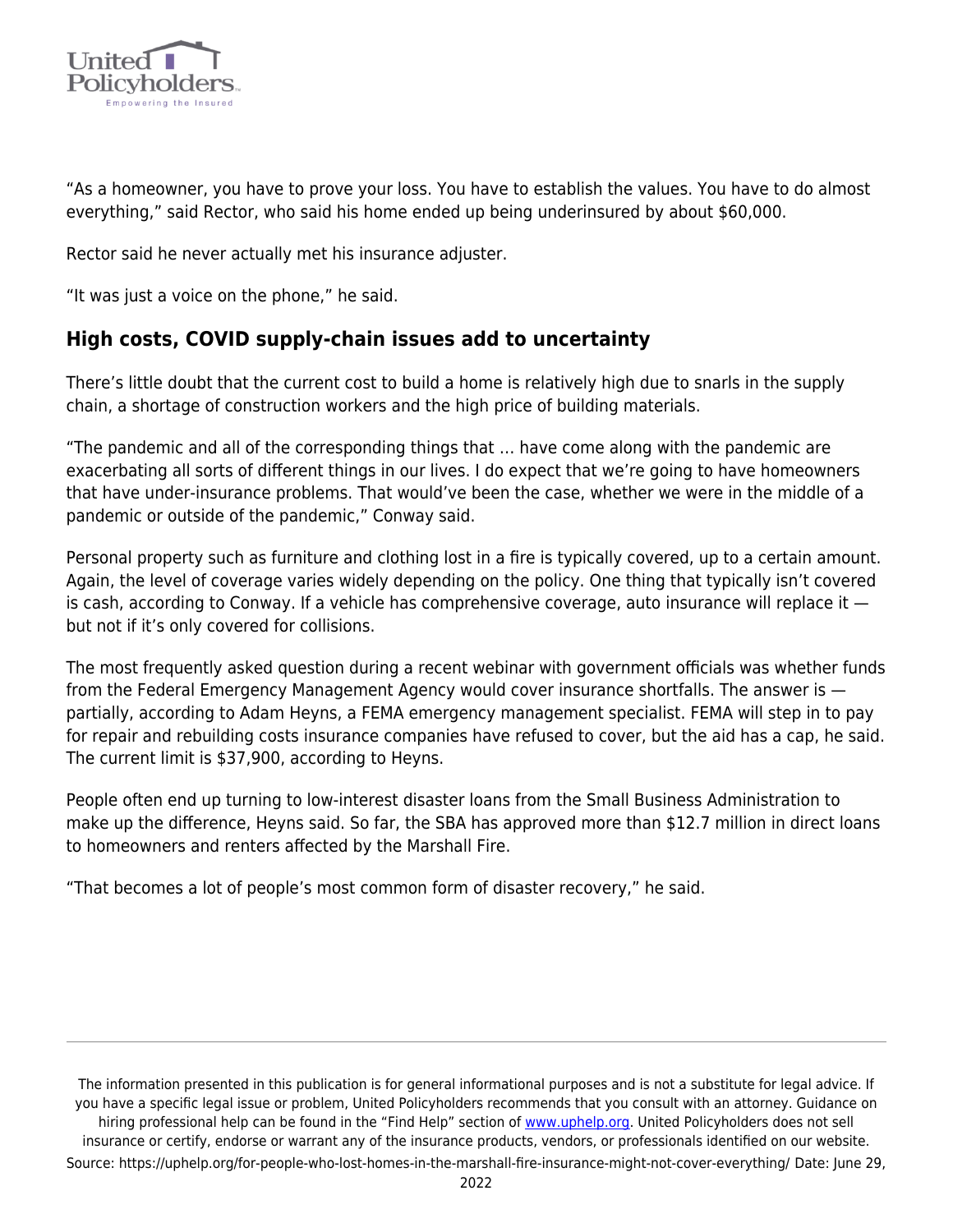

On top of money for repair and rebuilding houses, FEMA provides separate aid for things like personal property and rental assistance, Heyns said. There is no set cap on rental assistance, but it's limited to 18 months, he said.

## **One group says most wildfire victims don't have enough to cover their costs**

United Policyholders, a homeowners insurance advocacy group, estimates that two-thirds of wildfire victims are underinsured. Insurance companies and policyholders frequently don't see eye-to-eye on how policies should work, said Amy Bach, the executive director of United Policyholders.

"From the consumer standpoint, when you buy insurance, you're buying two things — you're buying protection, financial protection, and you're buying peace of mind. You're buying something intangible," Bach said.

Insurance companies, on the other hand, will point to the numbers in a contract, she said. Those numbers frequently fall well short of what's actually needed, in part because nobody wants to pay high insurance premiums, and insurance companies don't want to lose customers by pushing more expensive policies, according to Bach.

"The reality is that the law should be that the insurance agent and the insurer have a legal duty to recommend limits that are reasonably adequate to put the place back in the event of a total loss … but that's not the law anywhere," she said.

[State regulations say](https://wp-cpr.s3.amazonaws.com/uploads/2022/01/5-1-17-AVAILABILITY-OF-FIRE-INSURANCE-DURING-WILDFIRES.pdf) insurers cannot deny you coverage based on your zip code or how far you are from a wildfire unless your home is in an "immediately threatened area." But the regulations don't specify that the insurer must sell you a plan that will cover the entire cost of rebuilding your home in case of a wildfire.

The Rocky Mountain Insurance Information Association recommends homeowners update their insurance annually, and to be sure to account for things like renovations and home additions.

Conway, the insurance commissioner, said the most important thing in the immediate aftermath of a disaster like the Marshall Fire is to start the claims process with the insurance company.